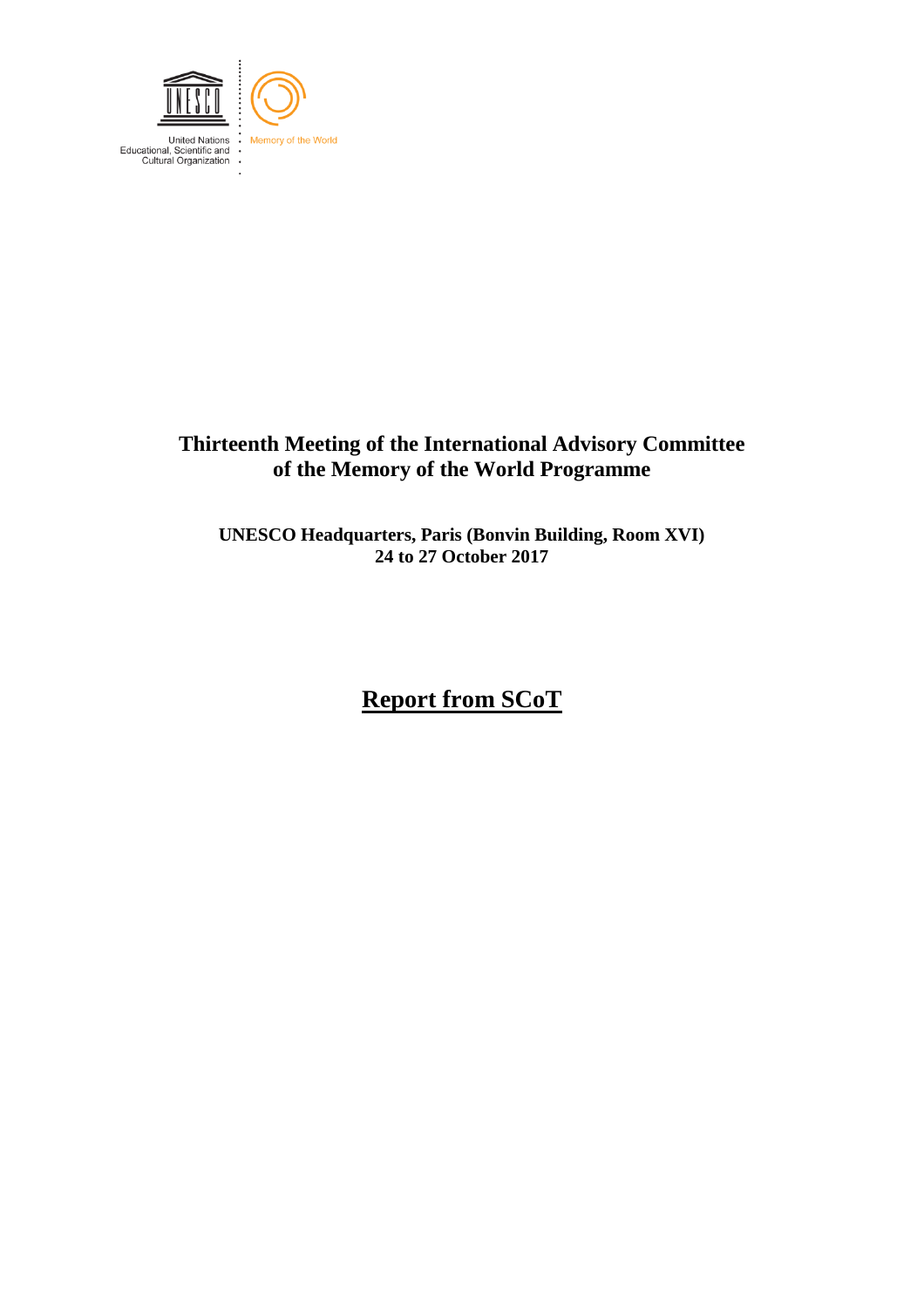## *REPORT FROM MoW Sub-committee on Technology (SCoT) 2015-2017*

#### *Current members of the committee:*

*Jonas Palm (chair, Sweden), George Boston (rapporteur, Great Britain), Fernando Osorio (Mexico), Dietrich Schüller (Austria), Lai Tee Phang (Singapore) and Kevin Bradley (Australia).* 

## *Major activities:*

## *Workshop on A/V records in Seoul, Korea*

In recognition of the need for greater awareness by national archival institutions on the worldwide urgency in migrating and digitising audiovisual records, SCoT members Dr. Dietrich SCHÜLLER and Dr Lai Tee PHANG conducted a workshop on the preservation of audio and video records at the International Council on Archives (ICA) Congress, in Seoul, Republic of Korea, September 2016. The half day programme included *Introduction to audiovisual (AV) archiving; Basic principles of audio and video preservation; Signal extraction from originals;* and *Planning and executing an AV digitisation programme.*

There was overwhelming interest: the 30-participant workshop was attended by over 70 participants. The discussions in the course of the workshop clearly indicated that many of the attendees have little experience in the preservation of audiovisual materials which increasingly become part of their collections. This workshop obviously filled a knowledge gap in the ICA community which suggests that in future events of ICA and IFLA such workshops, not covering only audiovisual, but also other topics of modern preservation technologies and strategies, should be arranged with priority.

## *Suggestion for workshop with emphasis on preservation and access*

At the beginning 2016 SCoT came up with a suggestion for a 3-day core workshop on the issues of preservation and access. Subjects of the workshop were:

- Documentary Heritage: definition, collection, institutions.
- The MoW Programme, its history and aims.
- Role of the register.
- How the Programme is organised.
- Role of non-governmental organisations.
- How the international, regional, and national register sections relate to each other.
- Deterioration of traditional materials and preservation.
- Deterioration of and special requirements of machine readable documents (audio/visual and digital documents).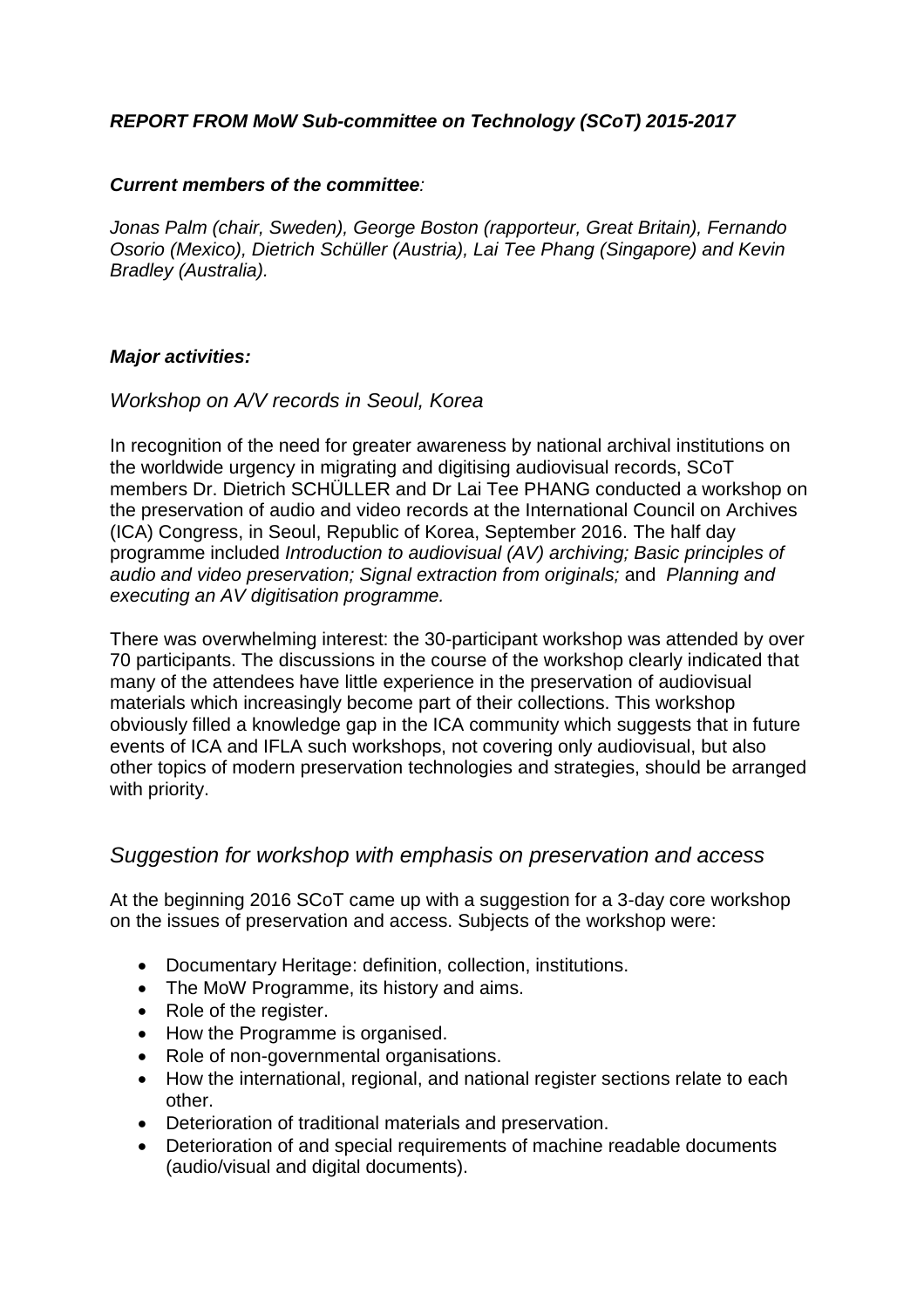- Role of digitisation for access and preservation.
- Long-term preservation of digital information.
- How to draft a nomination.
- The criteria
- Restrictions on nominations.
- Organisation.
- The assessment and selection process.
- National MoW Committees.
- National organisation and funding.
- Policy and legislative measures.
- Regional and international cooperation.
- Cooperation with UNESCO.

The SCoT committee still emphasizes its interest to run or be involved in such a workshop, maybe run at different places.

## *Connecting OECD NEA RK&M project to MoW programme*

The Chair of SCoT Jonas Palm is a working member of the OECD Nuclear Energy Agency's Records, Knowledge and Memory across Generations-initiative (RK&M) working on how to preserve or how to relay information for 100 000 years about the whereabouts and contents, and the linked hazards, of nuclear waste repositories.

It is a huge challenge to preserve information about nuclear waste. Public opinions might influence policy- and decision-makers, the time scales are extremely long – "this is in the far future and we don't care"-attitudes - and political and geographical changes will happen.

By in some way connecting RK&M - a Memory *for* the World initiative - with the MoW programme may be one of many important ways ensure an increased and prolonged knowledge about the issue as well as giving yet another meaning to what Memory of the World Programme is about.

An article on the subject was published in UNESCO MoW SCEaR Newsletter No 1, 2016, with the title "Can the Memory of the World Programme Help to Make Information on Nuclear Waste Sustainable?" (written by Jonas Palm in cooperation with Claudio Pescatore, formerly of OECD NEA).

A preliminary meeting was held in March between MoW and OECD NEA in Paris and it was decided to continue discussion, which hopefully will be done in October 2017.

## *Activities of committee members*

In November 2016 the Chair of SCoT together with Lothar Jordan (SCEaR), Vitor Fonseca (IAC), Helen Jarvis (IAC), Papa Momar Doc (Vice Chair IAC) Dianne Mackasill (IAC), Jan Bos (SCR) and Roslyn Russell (SCR) visited Macau and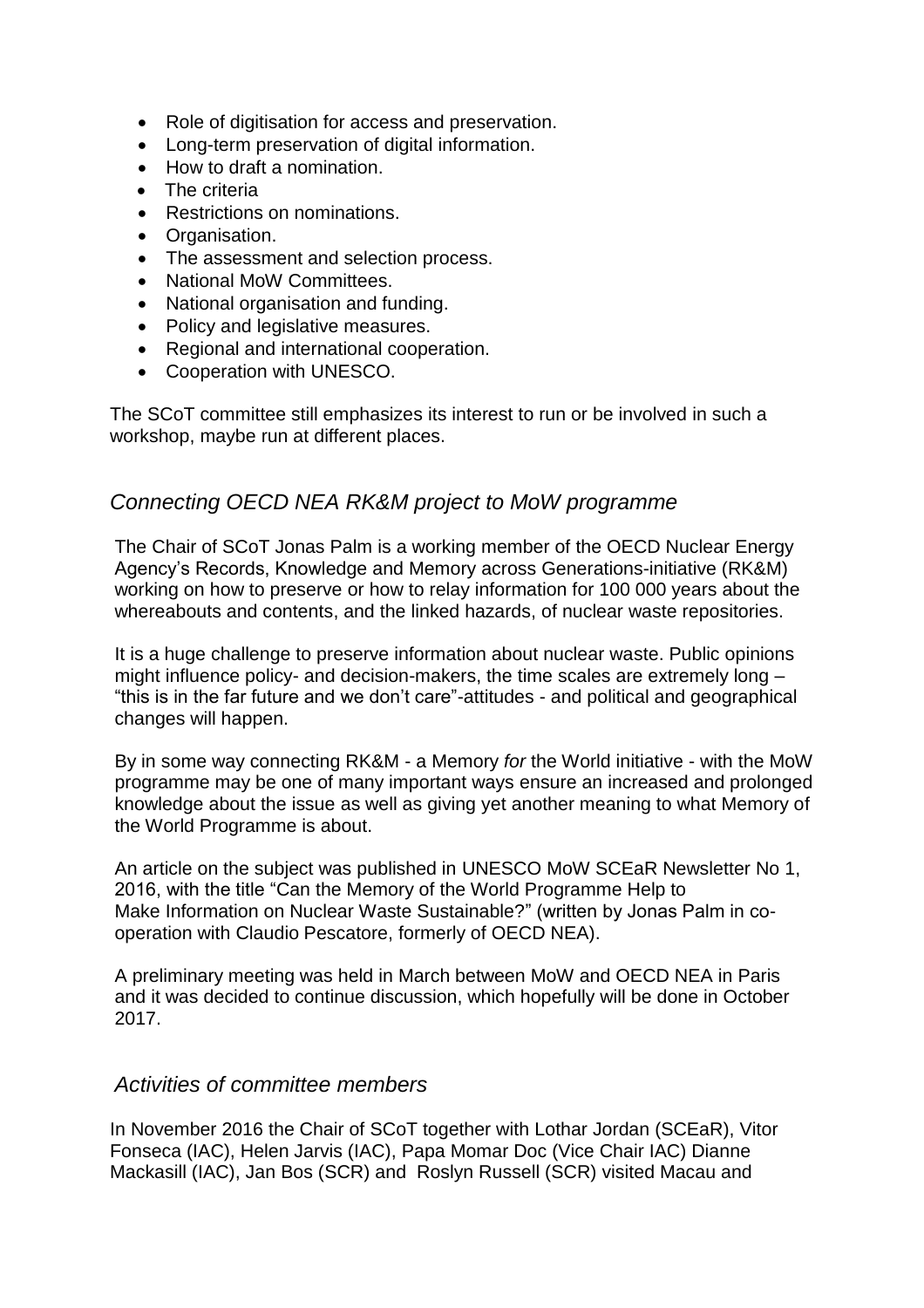Suzhou, China. In Macau the group participated in the Opening Ceremony of the Memory of the World Knowledge Centre-Macau and The Forum of Macau and UNESCO Memory of the World Programme. In Suzhou the group participated in "UNESCO Memory of the World Program & the Development of Archives Work".

SCoT submitted its views on the MoW Programme in connection with the evaluation process of MoW.

SCoT member Fernando Ossorio is involved in a course being held in September at the Centro de Formación Regional CdF - Programa de educación para la conservación del patrimonio fotográfico – in Montevideo, Uruguay, under the auspices of UNESCO and MoW.

## *Improvement in nominations for the register 2017*

In previous SCoT IAC reports the apparent lack of understanding to MoW programme's preservation approach as a major roll has been addressed. The last report of 2013-2015 stated "Since there is a clause in the rules of MoW that an item may be taken away from the register if e.g. the preservation situation is found to be non-satisfactory, we believe this should be discussed again at the IAC meeting in Abu Dhabi, October 2015. The answers in the Nomination form vary substantially for questions 8 (Assessment of Risks) and 9 (Preservation and Access Management Plan). The preservation issue seems to be lost in the background in this programme."

When reading the nomination forms of 2017 it seems the awareness of long-term preservation and preservation activities has increased significantly. It is very satisfactory to see that all but a handful of the 125 nominations bring up activities like digitization as a means to both minimize the use of originals and to increase dissemination in a concept where long term preservations of originals are emphasised.

## *Magnetic Tape Alert:*

Presently, the dramatic vanishing of magnetic tape replay machines – audio and video, analogue and digital – is an enormous und widely underrated threat to the legacy of magnetic tape materials, recorded over the past 60 years, which have not yet been preserved by transfer of their contents to save digital repositories. To alert stake holders and governments, and to get a clear view on the magnitude of this problem, a survey was designed which Dietrich Schüller started with Joie Springer, and which had met SCoT's support. IASA, the International Association of Sound and Audiovisual Archives, is interested to cooperate and co-fund the project. The project is strongly recommended also by CCAAA, and it is our hope that, after several delays, funding from UNESCO (10.300 USD, i.e. 50% of the total costs) can eventually be effectuated.

UNESCO's support for this project appears to be inadequate as compared to other international associations or committees. Besides IASA, non-profit professional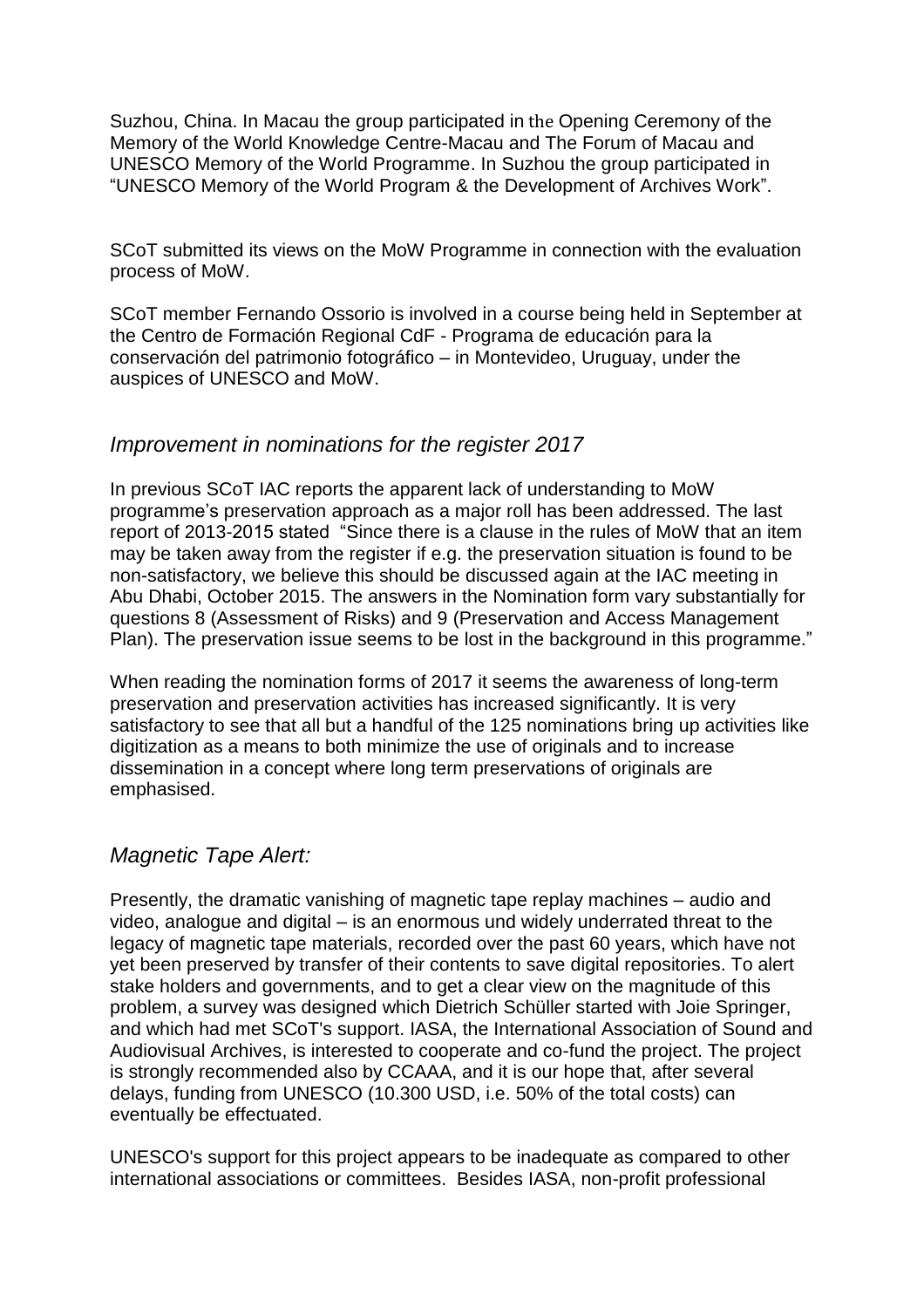associations like Association of Moving Image Archivists (AMIA) had started such conversations since 2013 AMIA Conference. ICA's Photographic and Audiovisual *Archives Group also plans to be more proactive in coming up with new initiatives in the coming year. If UNESCO MoW desires to assume or continue its leadership in preserving the memories of the world, it cannot continue to be passive in its support for SCoT.* 

## *Meetings and members:*

Due to lack of funding SCoT has not been able to meet in person since 2012. It is a problem for the SCoT that funding is so modest. As the committee eventually has been geographically expanded, which was asked for for many years, with members from Europe, Central America, Australia and Asia, travel costs made it impossible for the committee to meet. This issue has to be taken seriously. The use of Internet communication has been tried but did not work very due to big differences in time zones among other things.

The present *rapporteur* George Boston has announced that he no longer can be available in this capacity. SCoT needs to find a new *rapporteur.*

Finally SCoT would like to emphasize (as we did in our comments for the evaluation in 2016) that MoW is about Safeguarding the Documentary Heritage, and, after so much energy absorption by the Register, SCoT is eagerly waiting in the starting blocks to work for the aim proper of Memory of the World.

*Jonas Palm Chair of SCoT*

*30 August 2017*